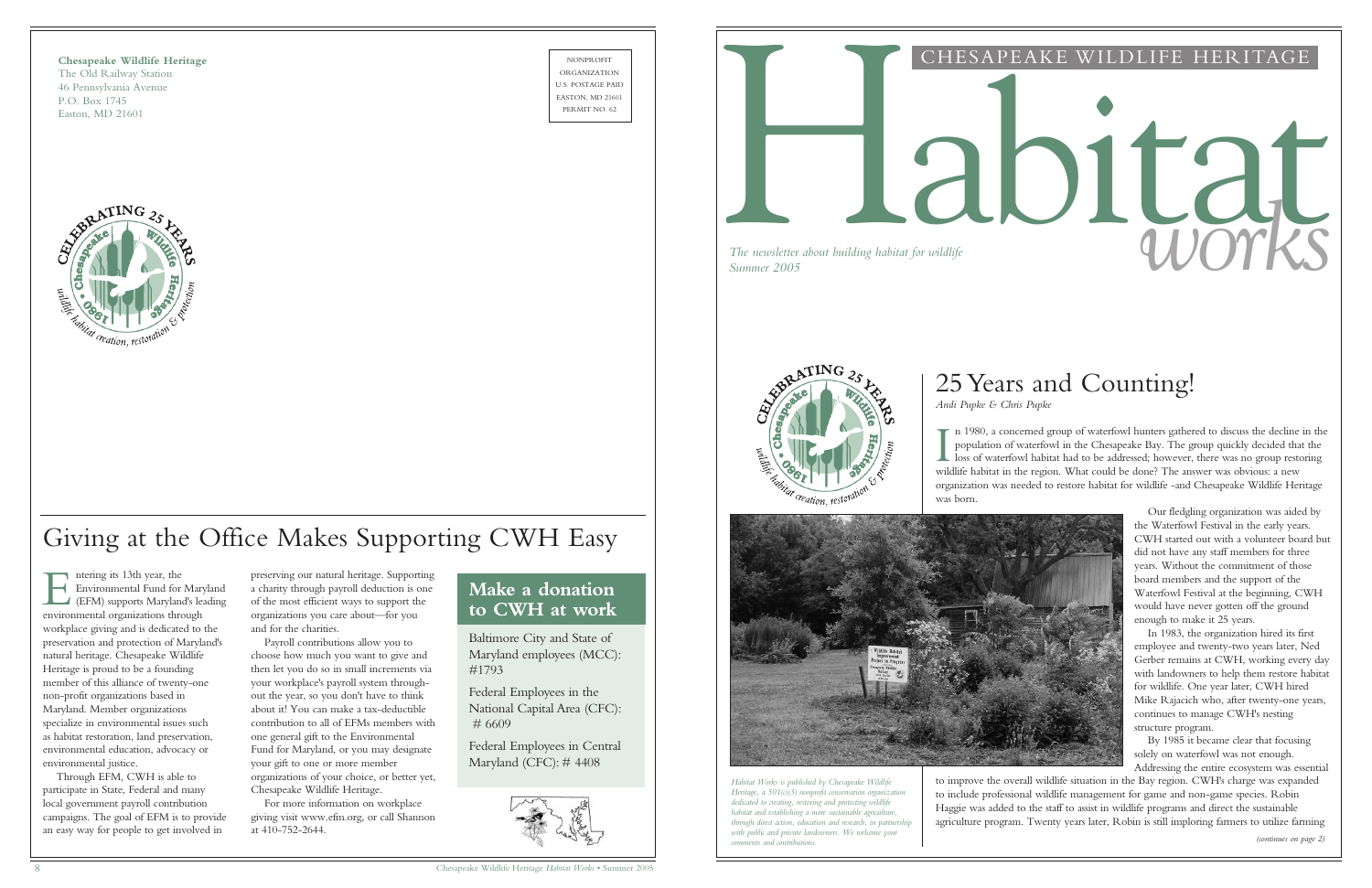feeding their young while they are still in the nest.

Chats are often parasitized by brown headed cowbirds and in some locations are even the chief victims of the cowbird's egg-switching activities. The cowbird will remove the eggs of the chat after she lays her own in the chat's nicely crafted nest. This causes the chats to desert their nest.

If you are interested in providing habitat for chats, create shrub hedgerows or thickets of raspberry, rose or greenbrier. Maintaining old field or scrub shrub habitats is one of the best ways to help this species.

When the first 5 years were a success, CWH was able to become independent from the Waterfowl Festival. Incorporating in 1986, CWH matured into its own private non-profit 501(c)(3) organization.

#### *(continued from page 1)*

techniques that reduce pollutants without reducing their bottom line.

CWH's Sustainable Agriculture Program works with farmers and landowners to reduce the amount of pesticides and nutrients used in farming operations, while maintaining farm profitability. Our staff advises farmers and landowners to use agricultural methods such as no-till planting, band spraying and cover crops that use 2/3 less pesticides and nutrients than traditional intensive agriculture methods. These methods benefit wildlife and the waters of the Bay by preventing pollution without undermining the local agricultural based economy. We provide invaluable advice for farmers on over 2000 acres of land.

Over the years, we have celebrated some remarkable achievements. Our work has benefited wildlife both in and out of the Chesapeake Bay. Through it all, a core staff that is dedicated to the wildlife resource has partnered with landowners throughout the Chesapeake Bay watershed.

CWH's Chesapeake Care Program has restored habitat to benefit a wide variety of wildlife including Least Sandpipers, Northern Pintails, Grasshopper Sparrows, Scarlet Tanagers, Southern Leopard Frogs, Eastern Pondhawks, Monarch Butterflies and Delmarva fox squirrels. Over the last 25 years, we have restored over 1,450 acres of wetlands, planted over 800 acres of trees, and created over 2,700 acres of warm season grass meadows.

In 1995, CWH expanded its program offerings by developing the Education and Backyard Habitat Program. Under the direction of Andi Pupke for the last 10 years, this program helps small lot owners

Our Nesting Structure Program has provided nesting locations for a wide diversity of wildlife. Our Wood Duck Nesting Box Program has installed 8,900 boxes which produce approximately 25,000 young Wood Ducks each year. Many people are also familiar with nesting structures for Osprey, Bluebirds and Purple Martins. Less well known are efforts for wildlife including flying squirrels, Prothonotary warblers, Greatcrested flycatchers and even bats.

> As he looks back, CWH director and wildlife habitat ecologist, Ned Gerber, marvels at the success CWH has experienced, "When we started out, there were no financial incentives for landowners to manage for wildlife. Now, thanks to the federal government, we have CRP which allows us to build habitat on private lands for a diversity of wild species. We are working on multi-million dollar projects that are restoring and preserving hundreds of acres at a time!'

create havens for wildlife in their backyards and educates area residents about butterflies, bats, bluebirds and more.

Responding to the need to permanently protect wildlife habitat, CWH established our Landowner Services Program in 1997. This program works with landowners to protect existing and restored habitat on their property. Since 1997, we have protected 2,598 acres of wildlife habitat on thirteen different properties. In 2005, we are partnering with the Biophilia Foundation to restore and protect 659 acres of wildlife habitat on two farms in Queen Anne's and Dorchester counties.

he Yellow-breasted Chat's<br>
scientific name *Icteria virens*<br>
describes this bird's appear.<br>
The genus name *Icteria* is derived t scientific name *Icteria virens* describes this bird's appearance. The genus name *Icteria*, is derived from the Greek word for jaundice or yellowness, and the species name *virens*, is Latin for "becoming green." Adult chats have a bright yellow throat and breast, olive green back, white eye rings and white whisker stripes. The bill is stout, large curved and usually solid black. The lores (the area between the bill and the eye) are black in males and gray in females, otherwise, the sexes are similar. The chat is 7 inches long with a wingspan of 9.5 inches. It ranges from Southern Canada to Northern Florida. The species winters from southern Texas and central Mexico south to Western Panama.

Through the years, CWH staff has demonstrated the positive impact our work has had on the ecology of the Chesapeake Bay ecosystem. For example in 1998, CWH in partnership with the Smithsonian Environmental Research Center, found that up to 75% of the pollutants that enter our restored wetlands are filtered by those wetlands. Research conducted in partnership with Conectiv Power Delivery showed that by controlling the invasive *Phragmites*, a wetland can be converted from a monoculture to a vibrant flora ecosystem of over 60 different species. Today, we are researching the benefits that warm season grass meadows have to grassland birds. Initial results indicate a fourteen fold increase of targeted species in warm season grass meadows over cool season grass meadows.

After starting small, CWH now owns 972 acres of land in Queen Anne's and Talbot counties. In 1997, CWH received a grant from the North American Wetland Conservation Act that enabled us to partner with the Eastern Shore Land Conservancy to purchase the 284 acre Bennett Point Farm on the Wye River. In the 100 acres of wetlands we restored on this farm, were the first confirmed breeding



pairs of Pied-billed Grebes and American Coot occurring in Queen Anne's County. The property hosts spectacular wintering and migratory populations of many species of puddle ducks as well as Bobwhite Quail and other birds.

Perhaps the greatest highlight of the first 25 years came in the year 2000 when the White and Bennett families donated their farm on Kent Island to CWH. Barnstable Hill Farm consists of 540 acres of woodlands and wetlands with over five miles of waterfront on Kirwan Creek and Prospect Bay. It is also the location of one our very first wetland restoration projects.

We are forever grateful to the White and Bennett families for this generous donation and for their incredible commitment to our wildlife and the Chesapeake Bay. The farm is now among the largest waterfront parcels managed specifically for wildlife in the mid-shore region. It serves as a demonstration site for perspective clients as to what our projects look like and the multitude of species they support.

As CWH neared its 25 year anniversary, the hard work of its dedicated staff and board was recognized by the Maryland Department of Natural Resources which named CWH as the Conservation Organization of the year.

Imagine what we'll be up to over the next twenty-five years!

## Wildlife profile:Yellow-breasted Chat *Andi Pupke*



Yellow-breasted Chats are the largest warblers found in Maryland but they do not behave or sound very much like a warbler. Its behavior and large size including a stout bill and long tail make it seem more like a Mockingbird than a wood warbler. Another striking difference is the voice of the chat is the lowest pitched of any American wood warblers.

All agree that chats are out of place among warblers but no one has made much of an argument for a better placement. Despite constant speculation about the chat's taxonomic relationship, early DNA work points to it being simply a large, unusual wood warbler. Perhaps modern molecular testing may show a different outcome, but for the time it remains with the wood warblers.

The Yellow-breasted Chat is a flamboyant but rarely seen visitor to any farm. If you have ever been fortunate enough to see the male chat perform his display flight you will never forget it. During mating and nesting season the display flight begins with the hovering flight consisting of slow deep-flapping wings, dangling feet and a cocked head. The flight is accompanied by croaks, whistles and short repeated phrases. The flight song of the chat may also function as an alarm call or distraction display as well as territory advertisement.

The chat's medley of strange whistles, catcalls and musical notes has led to debates as to whether the bird is a true

mimic like mockingbirds and catbirds. During courtship, the male sings from a conspicuous perch, then performs its hovering display flight, and then drops back to a perch.

There are very few studies on why chats sing at night like mockingbirds even though it is a well noted oddity for a song bird. One thought is that it is an unmated male or young male desperately trying to win over a female by singing all night. Most likely the answer lies in the mind of

the female chat.

Since the chat is relatively shy and uses thick cover it is more often heard than seen. The chat's habitat consists of dense thickets and brush, often with thorns. This dense cover may in part explain the use of loud and varied notes that will carry for some distance. Early successional habitats are not favored by many landowners so the population of chats has declined. The chat is state listed as endangered in Connecticut due to loss of habitat. The breeding season is from mid-April to mid-May. The cup-shaped nest is built in small bushes or tangles of vines or briers, 2 to 8 feet above the ground. It is made of coarse grasses, weeds, grapevine bark and dead leaves; it is then lined with fine grasses. The 3 to 5 eggs are white, smooth and slightly glossy, sometimes spotted with chestnut-red to red-purple. Incubation lasts for 11 to 15 days and the young leaves the nest 8-11 days after

hatching. Both parents are responsible for

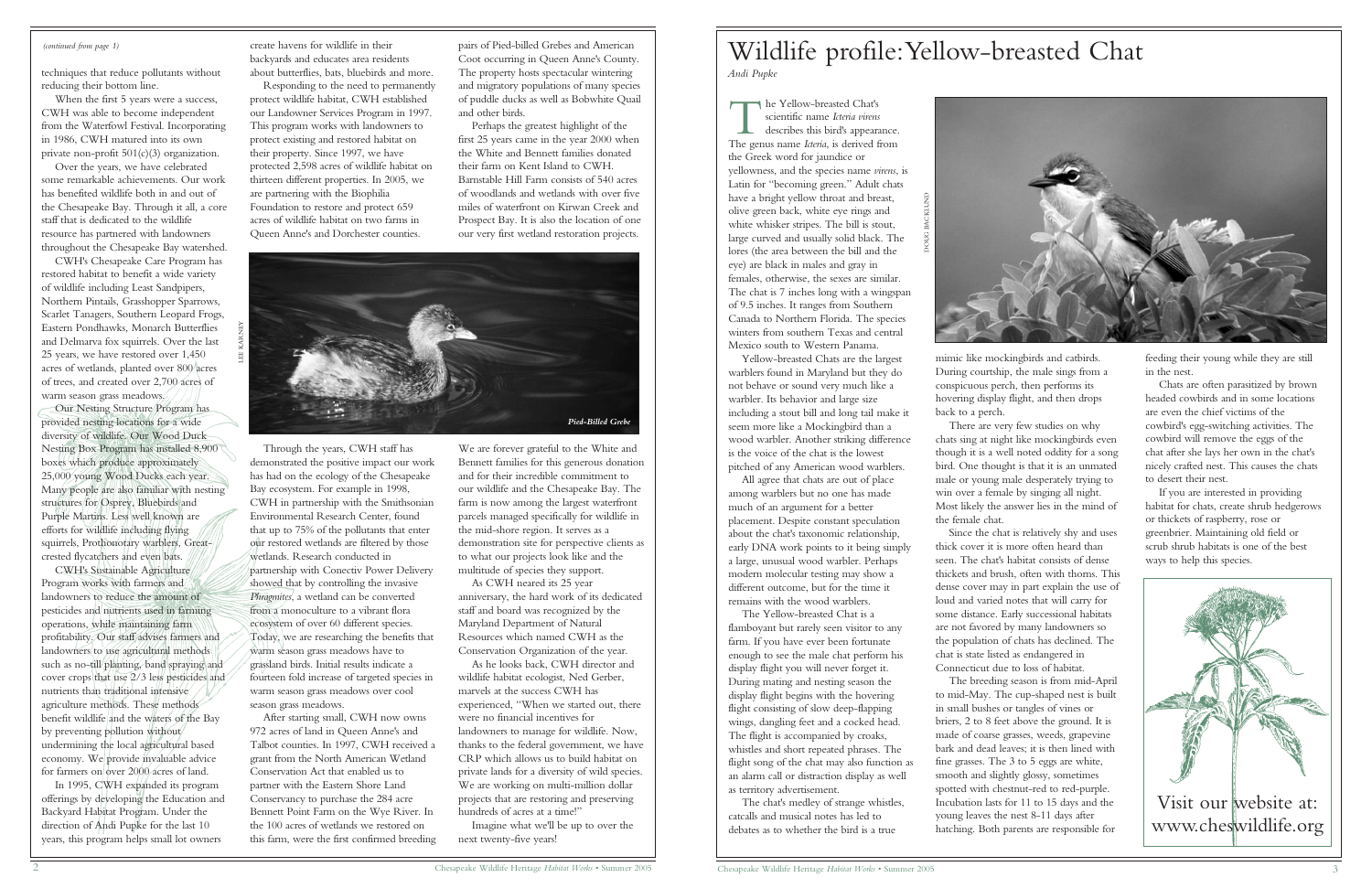#### *Chesapeake Wildlife Heritage Board of Directors*

Larry Albright, *President* Ralph Partlow, *Vice President* Bob Reynolds,*Treasurer* Victoria Zuckerman, *Secretary* Judge Alfred Burka Jack Fischer Laura Hoffman Shep Krech, M.D. John Mathis John Murray Esq, *Advisor* Dennis Whigham PhD, *Advisor*

#### *Chesapeake Wildlife Heritage Staff*

Ned Gerber, *Director* Michael Robin Haggie Andi Pupke Mike Rajacich Chris Pupke Sandy Parker Susanna Scallion Mary deArmond Phillips Boyd Austin Jamison George Newman Daniel Sterling Donnie Crosland Daniel Sterling, Jr. Fran Peters

#### *Chesapeake Wildlife Heritage*

The Old Railway Station 46 Pennsylvania Avenue P.O. Box 1745 Easton, Maryland 21601

410-822-5100 410-822-4016 fax info@cheswildlife.org



*Printed with Soy Ink on Recycled Passport Paper.* 

### Ask Andi *Questions & Answers about wildlife by Andi Pupke*

one is really sure why they behave in this way. It's certainly not a sign of cleanliness as raccoons will eagerly consume large quantities of food far from water without any concern for cleanliness.

Raccoons are omnivorous, eating both plant and animal foods. They make their homes in hollow trees or logs, rock

dens, brush piles, muskrat houses, barns, haystacks, dense clumps of cattails and occasionally ground burrows. Because raccoons are mostly active at night, they can be common in the area but rarely seen. In the spring and early summer their diet consists primarily of insects, crayfish, fish, fresh water mussels or clams and frogs. As the summer passes, their diet also includes all types of fruits, berries, nuts, acorns, vegetables and grains.

Raccoons are extremely adaptable and have learned to take advantage of human activities by digging in their garbage cans, eating from their bird feeders and finding

*I recently watched a raccoon washing its hands in the stream below our house. Is this normal behavior for raccoons?*

The scientific name of the Common Raccoon is *Procyon lotor*. In Latin, '*lotor*' means 'one who washes.' Folklore has it that raccoons are very clean animals that wash their food before eating and it is true that when water is handy raccoons will often dip food in it. However, no

WH is very pleased to be<br>partnering with the Queen<br>Anne's County Department of<br>Parks and Recreation to increase wildlife WH is very pleased to be partnering with the Queen Anne's County Department of habitat at their 750 acre Conquest Preserve located near the confluence of the Chester and Corsica Rivers. The property had been tilled for years with little land managed for wildlife habitat.

tasty morsels in their gardens. Raccoons seem very clever and even friendly but it is best to keep your distance from these predators as they can become aggressive when threatened and can carry diseases. Though nocturnal animals, raccoons often adjust their feeding schedules when rearing their young so when you occasionally see one being active during daylight hours, it doesn't necessarily mean that it is sick.

Of the seven species of the genus Procyon, only two, the common raccoon *(Procyon lotor)* and the crab-eating raccoon *(Procyon cancrivorus)*, have any amount of information known about them. The other species are either presumed extinct or not enough is known about them to determine their status in the wild.

**DEREVIER SHEPARE SERVER SHEP SERVERT SHEP SERVERT SHEP SERVERT SHEP SERVERT SHEP SERVERT SHEP SERVERT SHEP SERVERT SHEP SERVERT SHEP SERVERT SHEP SERVERT SHEP SERVERT SHEP SERVERT SHEP SERVERT SHEP SERVERT SHEP SHEP SHEP** r. Shepard Krech recently resigned from the Chesapeake Wildlife Heritage Board of Board for nearly twenty years and helped us become the leading voice for wildlife habitat restoration in the Chesapeake region. His devotion to wildlife, the Bay and CWH will be sorely missed.



## Conquest Preserve Partnership *Andi Pupke*

absorb excess nutrients from subsurface water flow because they have much deeper root systems than cool season grasses such as fescue. At Conquest Preserve, CWH planted over 50 acres of warm season grasses, including buffers adjacent to woodlands to offer a transitional edge for Quail and other wildlife.

In early May, local volunteers and members of Boy Scout Troop 165 from Denton planted 250 trees and installed 125 tree tubes. The tree tubes help protect the young trees from deer damage and act like a green house by holding in moisture. CWH planted a total of 15 acres of trees and shrubs to provide assorted wildlife with food and cover.



Over the past five years, Queen Anne's County purchased Conquest Preserve with funds from a North American Wetlands Conservation Act grant, Maryland State Program Open Space funds and county funds. A master plan is being developed for the property. CWH is helping design and manage wildlife habitat improvements by controlled burning, strip disking, spraying, and other habitat management techniques. Queen Anne's County is fortunate to have Conquest since there is no other countyowned property quite like it on the shore.



Working with Gregg Todd, Gus Gartner and Dan Levan of Queen Anne's county staff, CWH helped implement a plan to make improvements to the farm that will benefit wildlife and improve the quality of the farm runoff that pollutes the rivers. Grant funds for the habitat improvements were given by the EPA's Small Watershed Grants Program administered by the National Fish and Wildlife Foundation, Chesapeake Bay Trust and Rauch Foundation.

CWH staff and volunteers planted trees, native grasses and installed many nesting structures. Additionally, CWH helped plant cover crops and establish a Canada Goose Sanctuary on the property. Work on the trees and grasses began early this spring by killing areas of fescue grass since it is of little benefit to wildlife. By planting native warm season grasses, wildlife is provided with better cover and food. Furthermore, warm season grasses

Shep (also known as Doc) has been a leader on the Eastern Shore and in the Maryland environmental movement for over thirty years. After receiving a B.A. from Yale University, he graduated from Columbia University with a medical degree and began practicing in Talbot County. A sportsman and environmentalist, Shep served on the boards of the Maryland Chapter of the Nature Conservancy, Chesapeake Bay Foundation and the Eastern Shore Land Conservancy.

CWH Board President Larry Albright said, "Shep was extremely important to our organization over the last twenty years. Consider how this organization has grown over those twenty years and the impact we have had on our wildlife! His contributions to this success cannot be overstated. He was always there for us with support for our fundraising efforts." In addition to his work on the Board, Shep is also a CWH landowner partner. Over the years, we have worked on his farm on the Wye River to restore a variety of wildlife habitat, including wetlands, woodlands, quail habitat and

Wood Duck boxes.

Thank you Shep for all of your hard work for and dedication to wildlife and

the Chesapeake Bay!



# CWH Thanks Dr. Krech for Countless Years of Service

*Chris Pupke*

## Cars for Habitat *Tell your friends!*

Do you have a vehicle that you no longer want or need? Would you like to dispose of that vehicle, gain a tax deduction, and benefit Chesapeake Wildlife Heritage at the same time? Donate it! It's easy, and your unwanted car can help us create, restore and protect wildlife habitat. For more information, please visit the

"Donate a Car" link on CWH's website, www.cheswildlife.org or call Susanna at 410-822-5100. When you're ready to proceed, just fill out our online donation form, or email Susanna, and a representative of a firm acting on behalf of the Chesapeake Wildlife Heritage will contact you.